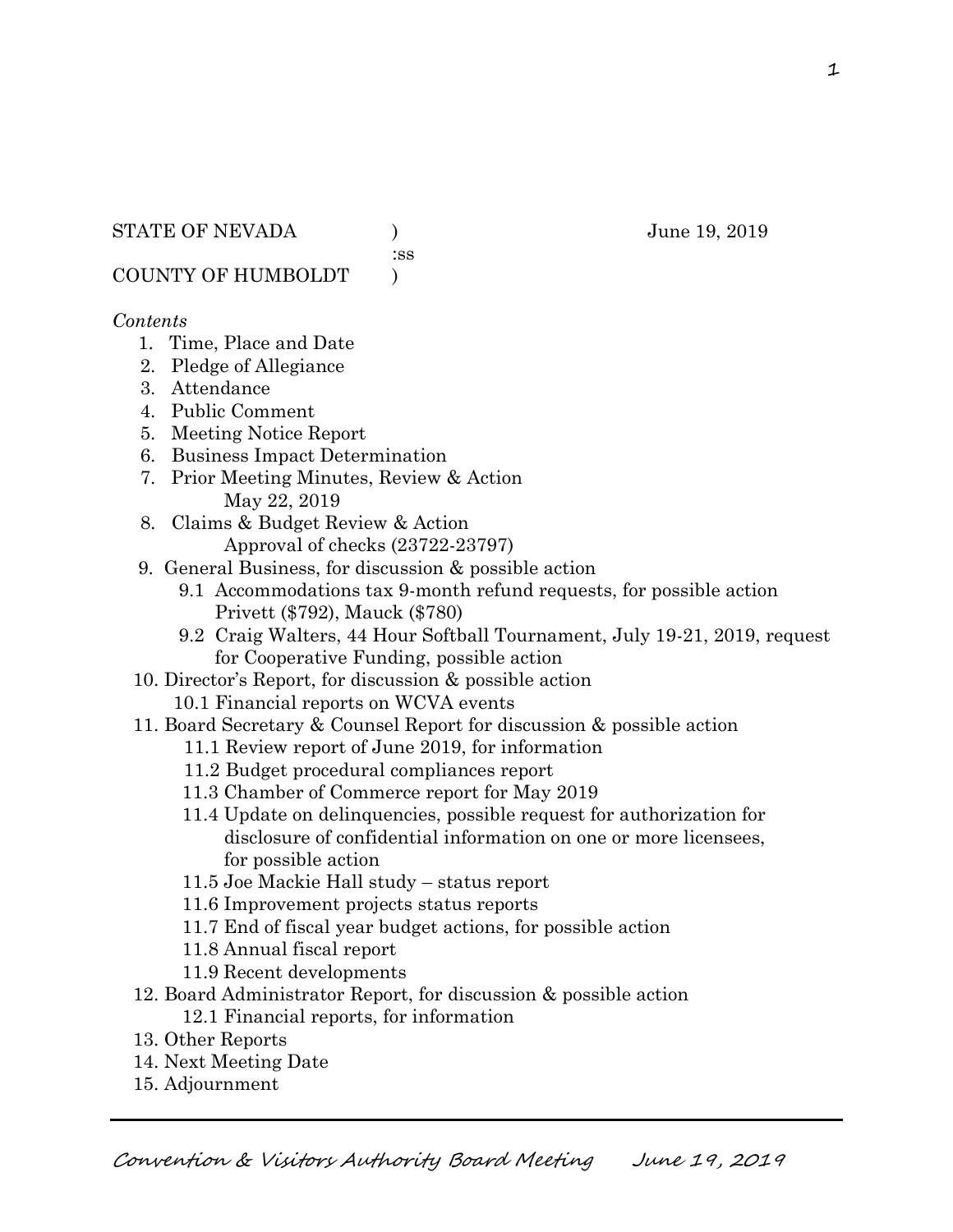#### **MINUTES, JUNE 19, 2019**

**1. Time, Place and Date.** The Winnemucca Convention and Visitors Authority met in regular session in full conformity with the law at the Winnemucca Convention Center, West Hall, Winnemucca, Nevada at 4:00 pm on Wednesday, June 19, 2019 with Chairman Terry Boyle presiding.

## **2. Pledge of Allegiance.**

**3. Attendance.** *Convention and Visitors Authority Board Officials Present:*  Terry Boyle Chairman and Motel Representative Brian Stone Vice Chairman and Hotel Representative Jim Billingsley Treasurer and City Representative John Arant Business Representative Ron Cerri County Representative Bill Macdonald Secretary and Counsel Kendall Swensen Board Administrator

*Convention and Visitors Authority Board Officials Absent:*  None

*Staff Members Present:*  Kim Petersen Director Shelly Noble Administrative Clerk

*Staff Members Absent:*  None

*Others Present:* 

 Craig Walters 44-Hour Softball Lyle Walters 44-Hour Softball

# **4. Public Comment**

None.

## **5. Meeting Notice Report.**

Chairman Boyle reported that notice, including meeting agenda, was posted by Shelly Noble by 9:00 am Friday, June 14, 2019 at Humboldt County Library, Court House, Post Office, City Hall and Convention Center West Hall. No persons have requested mailed notice during the past six months.

**6. Business Impact Determination.** Chairman Boyle asked whether any agenda item proposes the adoption by the city or by the county or by the WCVA of any rule, including any ordinance or resolution which would impose, increase or change the basis for the calculation of a fee that is paid in whole or in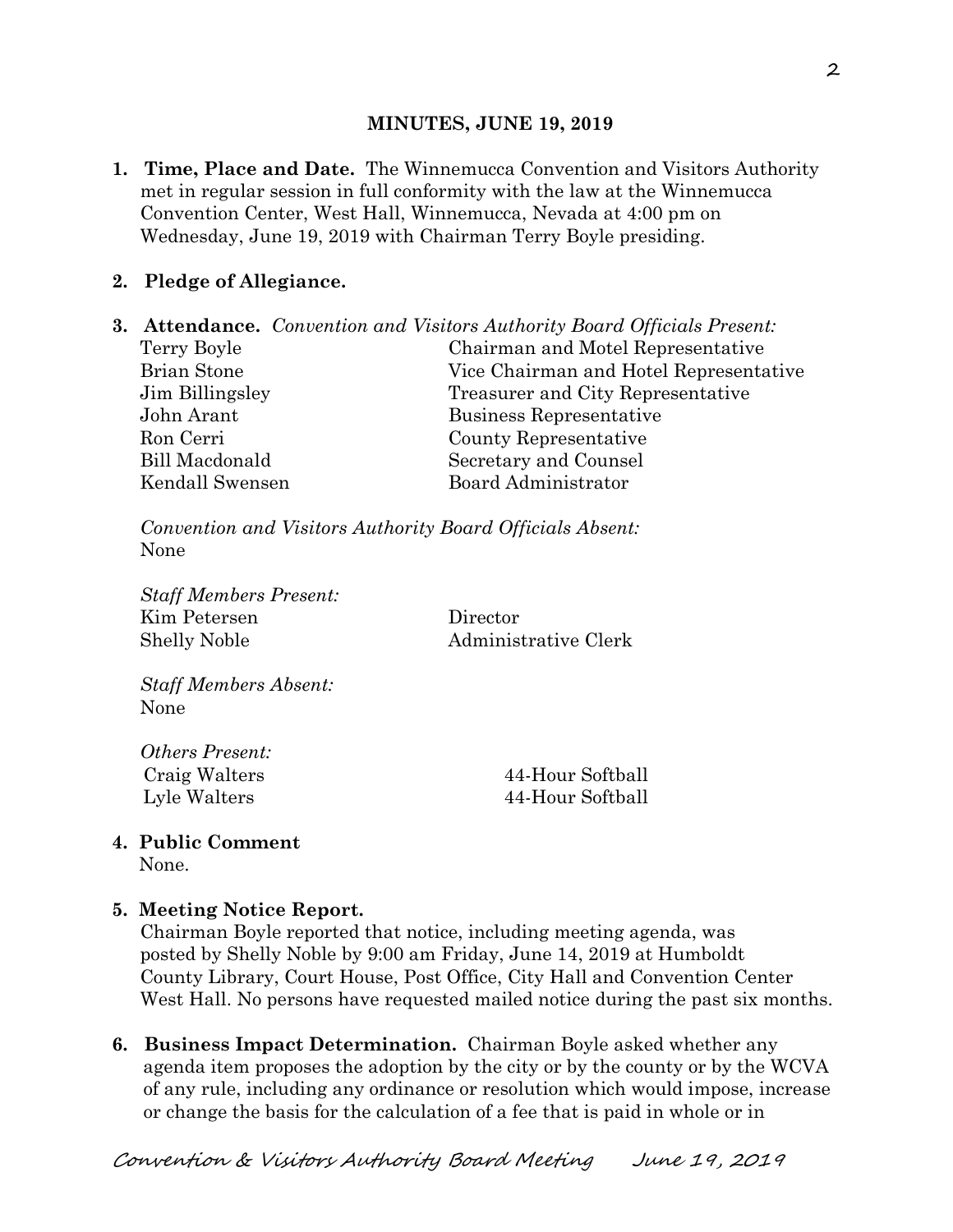substantial part by businesses, which would impose a direct and significant economic burden upon a business or directly restrict the formation or expansion of a business, pursuant to NRS Chapter 237? The Chairman called for board or public input thereon; Counsel reported there was no agenda problem; there was no public comment thereon. Action will be taken.

 *Brian Stone made a motion that there appears to be no business impacting fee matter on today's agenda. The motion carried, 3-0.* Ron Cerri and Jim Billingsley were not present for this vote.

## **7. Minutes, Review & Action**

Prior meeting minutes of May 22, 2019. *John Arant made a motion to accept the minutes of the May 22, 2019 meetings. Motion carried, 3-0.* Ron Cerri and Jim Billingsley were not present for this vote.

**8. Claims, Review & Action** The following claims, which had been submitted in list form to the board members for review with their 3-day meeting notice and agenda, with the opportunity to obtain further information before or at the meeting, were submitted for payment on June 19, 2019:

| BANK ACCOUNT      | <b>CHECK NUMBERS</b> | AMOUNT       |
|-------------------|----------------------|--------------|
| Nevada State Bank | 23722 - 23797        | \$300,315.13 |

*Brian Stone made a motion to approve all claims as submitted. The motion carried, 3-0.* Ron Cerri and Jim Billingsley were not present for this vote.

## **9. General Business, for discussion & possible action**

**9.1 Accommodations tax 9-month refund requests, for possible action**

**Privett (\$792), Mauck (\$780)** 

*Terry Boyle made a motion to approve the accommodation tax 9-month refunds for Steve Privett (\$792) and Herbert Mauck (\$780). Motion carried, 3-0.* Ron Cerri and Jim Billingsley were not present for this vote.

# **9.2 Craig Walters, 44-Hour Softball Tournament, July 19-21, 2019, request for Cooperative Funding, for possible action**

The 44-Hour Softball Tournament was a summer staple here for many years. Dennis Deputy was the most recent producer of this event and the proceeds went to the Paradise Valley Fire Department. Due to declining participation as other communities hosted their own overnight tournaments, Mr. Deputy ceased organizing this event a few years ago. Craig Walters and his brother Lyle Walters are here today to request funding to assist them as they look to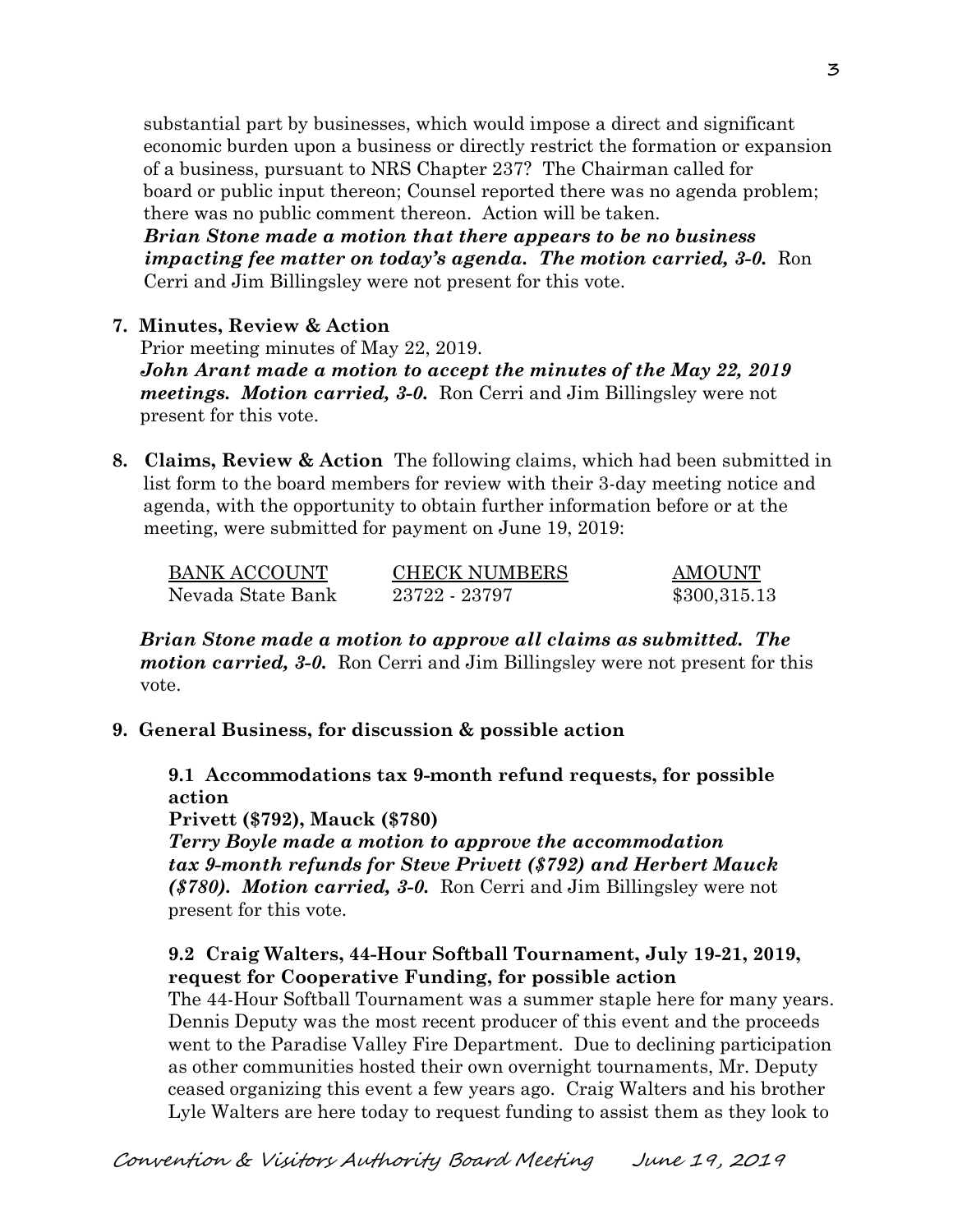resurrect this event here in July. According to Mr. Craig Walters, the response from softball teams he has spoken with in the Reno/Sparks area has been very positive. He has verbal commitments from approximately 30 teams to attend this year's event and he is hopeful that over 50 teams will, ultimately, participate. Craig and Lyle are planning for this to, once again, become an annual summer event in Winnemucca and would like to see it eventually support local youth scholarships as it gains momentum and they have more teams participate. The City has approved their request to use the sports complex for this weekend. No overnight camping will be allowed on the complex and Craig assured the board that they will have security to make sure that everyone complies. Also, Mr. Walters assured the board that additional dumpsters will be available on the complex all weekend since additional trash generated has always been an issue. According to information provided in their funding request, the \$300 team entry fee will be used to pay officials and cover other operating expenses. Craig and Lyle are requesting \$10,000 from WCVA to cover their prizes and awards. Board members asked if Dennis Deputy had been contacted for his input and suggestions since he would be a good source of information. Both Craig and Lyle said they have been unable to contact Dennis. Brian asked why they were coming before this board to request funding since their flyer and the funding form stated that this was the Model T 44-Hour Softball Tournament. Craig stated that Model T was working with them on a room rate but had not made any other financial contributions so that name may be misleading. After some additional discussion, *John Arant made a motion to approve a \$5,000 grant and \$5,000 underwriting for the 44-Hour Softball Tournament, July 19-21, 2019. Motion carried, 5-0.*

**10. Director's Report.** 

**10.1 Financial reports on WCVA events**  No report.

## **11. Secretary and Counsel, Monthly report, for discussion & possible Action**

 **11.1 Review report of June 2019, for information**  Bill's report was included in the meeting packets available online.

## **11.2 Budget procedural compliances report**

Included in Bill's report.

**11.3 Chamber of Commerce report for May 2019, for review**  Included in Bill's report.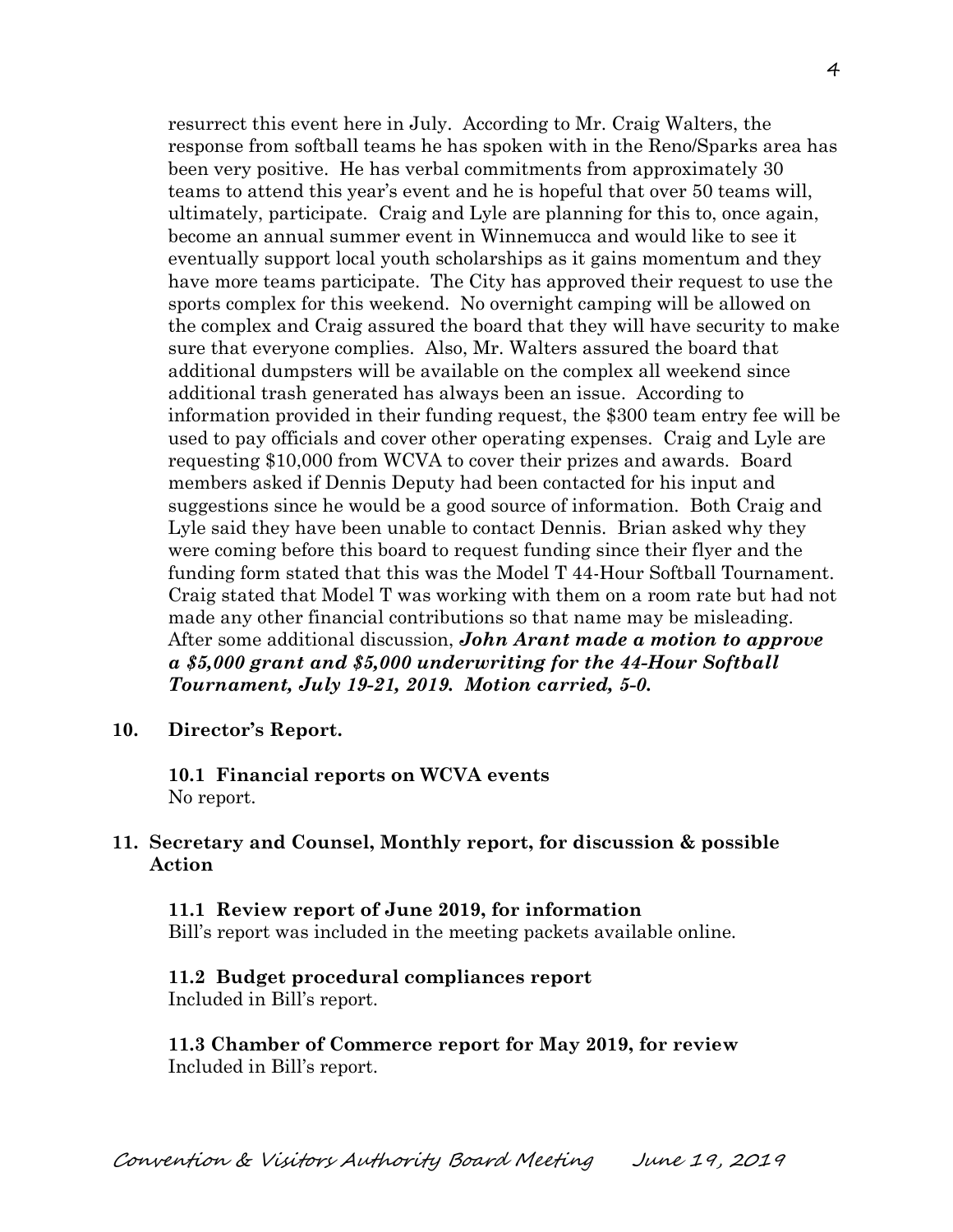# **11.4 Update on delinquencies, possible request for authorization for disclosure of confidential information on one or more licensees, for possible action**

Included in Bill's report.

## **11.5 Joe Mackie Hall – status report**

Terry stated that at the recent meeting with the P3 representatives where they presented their preliminary drawings/ideas for Joe Mackie Hall, the price came in considerably higher than this board had discussed. P3 will go back to do some re-design work and return with some different ideas that will reduce the cost. P3 is recommending that the building be renovated extensively with some additional square footage added on the rear of the building to accommodate the banquet seating, restrooms and new commercial kitchen we require. The pillars on the main floor will have to remain. This was a major concern for Terry and Kim since they impact event visibility. P3 representatives assured them that banquet seating can be configured so that visibility is not an issue and will present a drawing illustrating this point at the next meeting. They also stated that the exterior of the building is just a façade so the addition of windows and other exterior improvements will be possible.

#### **11.6 Improvements project status reports**

-West Hall carpet project is completed with the exception of Darrel's upstairs office.

 -West Hall roof project is nearly completed. Bill is preparing the Notice of Completion. Alan reported to Kim that while installing the new coolers on the roof, he discovered that the original cooling system was not installed properly which could account for part of the reason why we have had so much trouble with it over the years. This most recent installation was done correctly which will give us a much more efficient system.

## **11.7 End of fiscal year budget actions, for possible action**

There are no budget augmentations or transfers necessary for this fiscal year's budget.

## **11.8 Annual fiscal report**

Our 2019 Fiscal Report must be published before July 1, 2019. Bill will get it submitted to The Humboldt Sun to comply with this requirement.

## **11.9 Recent developments**

No report.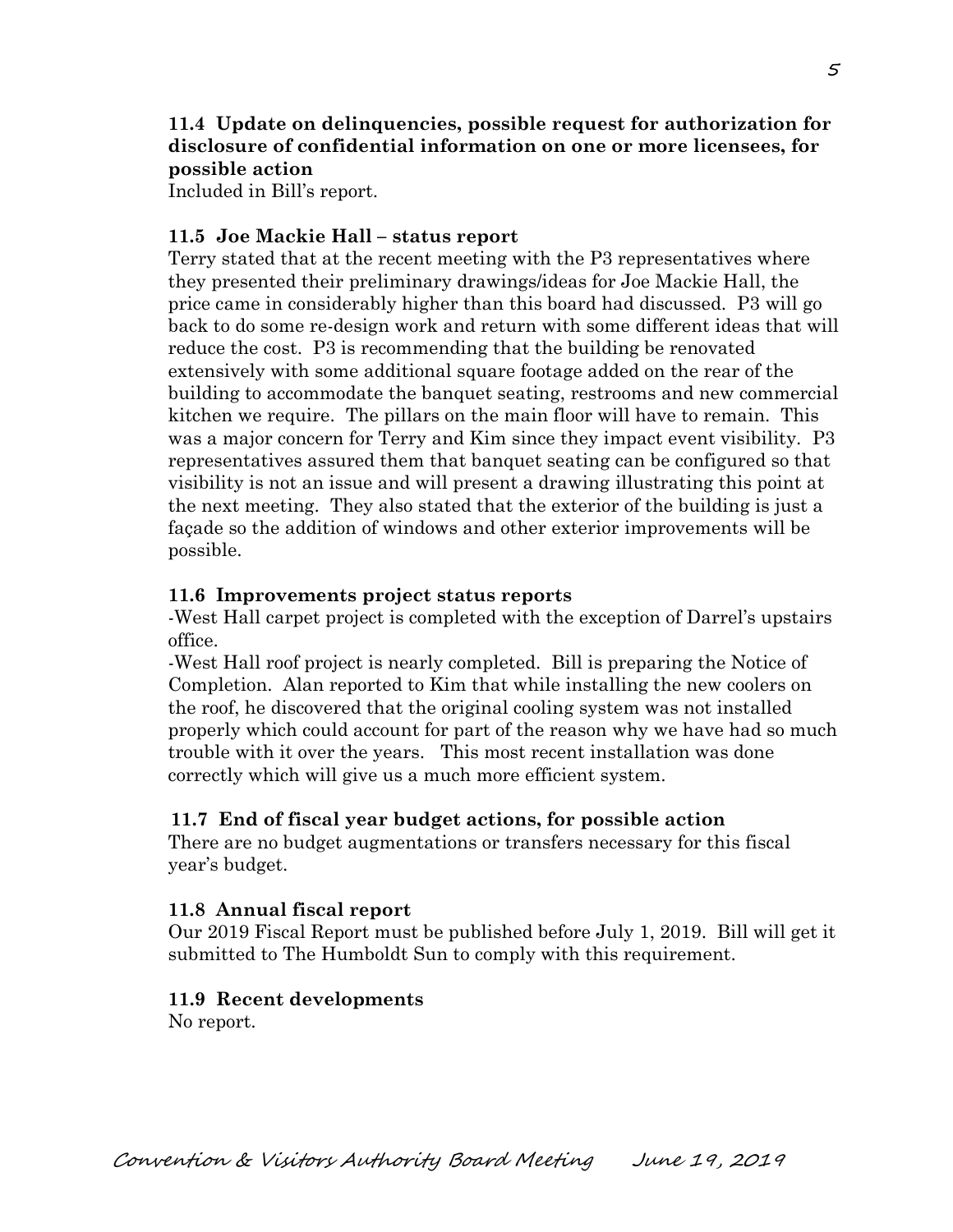## **12. Board Administrator.**

#### **12.1 Financial Reports, for discussion**

Room tax collections continue to be up slightly for the year.

#### **13. Other reports**

#### **13.1 WEC stall project**

The WEC staff has been working hard to get the additional covers on stalls at the fairgrounds. They should have these installed by the time SSIR staff and participants start to arrive on June 28.

## **13.2 WEC outdoor sound project**

The sound system project at the outdoor arena is another project nearing completion. It will make a big difference for participants and spectators alike.

#### **14. Public Comment**

None.

# **15. Regular Business. Next Meeting. The Board confirmed the next regular meeting date of Wednesday, July 17, 2019, 4:00 pm.**

# **16. Adjournment.** *Ron Cerri made a motion to adjourn this meeting. Motion carried, 5-0.*

The meeting was adjourned to the next regular meeting, or to the earlier call of the Chairman or to the call of any three (3) members of the Board on three (3) working days notice.

Respectfully submitted,

Shelly Noble

| APPROVED ON |  | . 2019 |
|-------------|--|--------|
|-------------|--|--------|

As written\_\_\_\_\_\_\_\_\_\_\_\_\_\_\_

As corrected  $\_\_$ 

Winnemucca Convention & Visitors Authority Board

Convention & Visitors Authority Board Meeting June 19, 2019